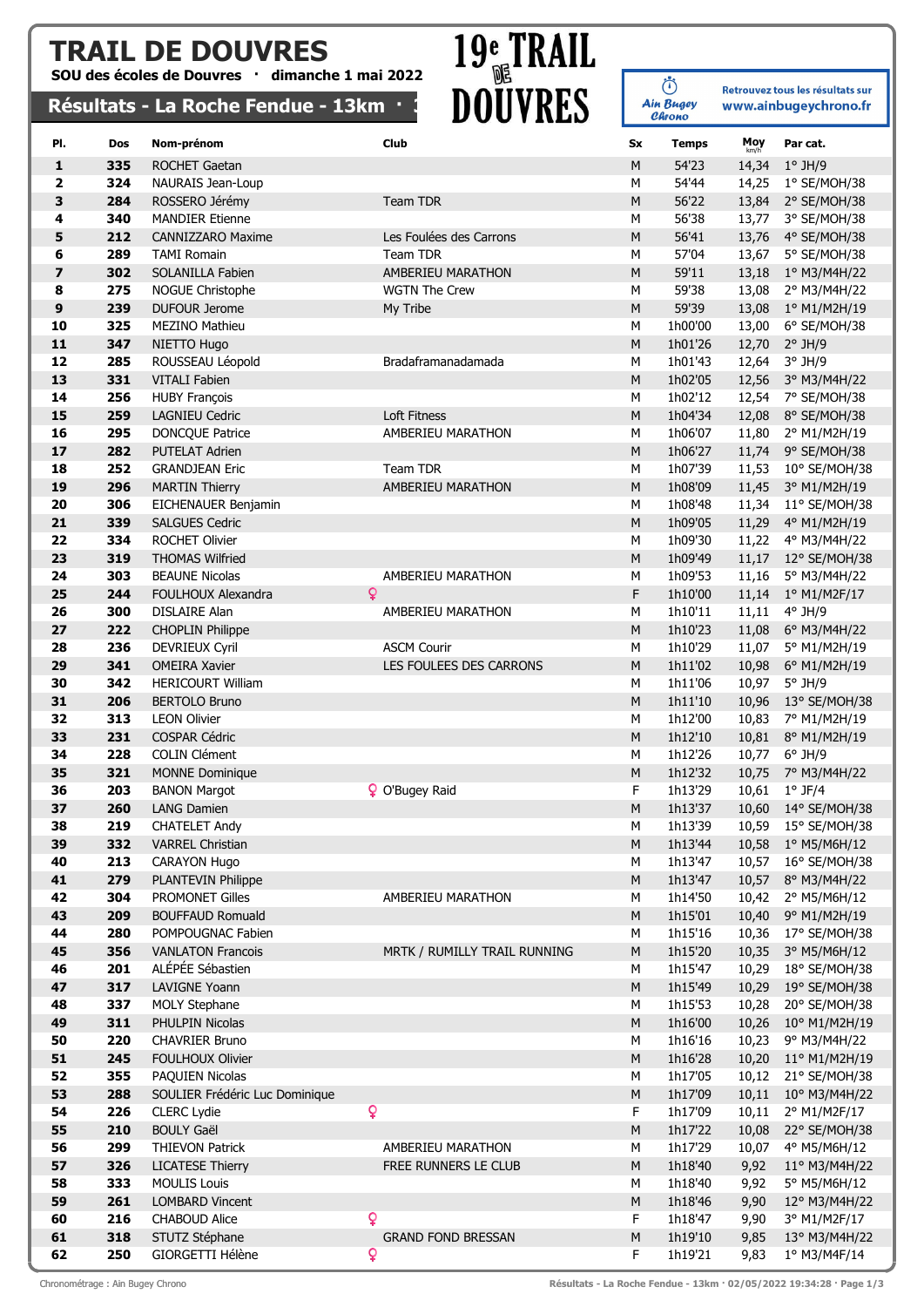### TRAIL DE DOUVRES

SOU des écoles de Douvres · dimanche 1 mai 2022

## TRAIL DE DOUVRES 19<sup>e</sup> TRAIL<br>
SOU des écoles de Douvres · dimanche 1 mai 2022<br>
Résultats - La Roche Fendue - 13km · 3 DOUVRES

(i)<br>Ain Bugey Retrouvez tous les résultats sur www.ainbugeychrono.fr

|            | resultats  | <b>EQ INACTIC LATIONAL</b>                       | TJNII              | <b>DAAITP</b>                    |           | Chrono             |              |                               |
|------------|------------|--------------------------------------------------|--------------------|----------------------------------|-----------|--------------------|--------------|-------------------------------|
| PI.        | Dos        | Nom-prénom                                       | Club               |                                  | Sx        | <b>Temps</b>       | Moy          | Par cat.                      |
| 63         | 345        | SOULARD-FABRY Hugo                               |                    |                                  | ${\sf M}$ | 1h19'34            | km/h         | $7°$ JH/9                     |
| 64         | 309        | HOGERT John                                      |                    |                                  | М         | 1h19'35            | 9,80<br>9,80 | 23° SE/MOH/38                 |
| 65         | 276        | <b>PARROT Romain</b>                             |                    |                                  | M         | 1h19'42            | 9,79         | 24° SE/MOH/38                 |
| 66         | 235        | DE MATOS Manuel                                  |                    |                                  | М         | 1h19'42            | 9,79         | 14° M3/M4H/22                 |
| 67         | 249        | <b>GERVOIS Julien</b>                            |                    |                                  | M         | 1h19'51            | 9,77         | 25° SE/MOH/38                 |
| 68         | 253        | <b>GRINAND Serge</b>                             |                    |                                  | М         | 1h20'00            | 9,75         | 6° M5/M6H/12                  |
| 69         | 223        | CIFFOTTI Thierry                                 | <b>ASC BALAN</b>   |                                  | M         | 1h20'02            | 9,75         | 7° M5/M6H/12                  |
| 70         | 320        | <b>CHRISTIN Julie</b>                            | Q                  |                                  | F         | 1h20'09            | 9,73         | $1°$ SE/M0F/12                |
| 71         | 305        | <b>CONSTANT Michel</b>                           |                    | AMBERIEU MARATHON                | M         | 1h20'26            | 9,70         | 1° M7/M8H/1                   |
| 72         | 251        | <b>GOMES Maxence</b>                             | Team TDR           |                                  | М         | 1h20'30            | 9,69         | $8^\circ$ JH/9                |
| 73         | 258        | <b>JUSTAMON Ludovic</b>                          |                    |                                  | M         | 1h20'41            | 9,67         | 26° SE/MOH/38                 |
| 74         | 237        | DHEUDIERES Paul                                  |                    |                                  | M         | 1h21'25            | 9,58         | 27° SE/MOH/38                 |
| 75         | 344        | SOULARD Sebastien                                |                    |                                  | M         | 1h21'31            | 9,57         | 12° M1/M2H/19                 |
| 76         | 266        | <b>MARTINET Sophie</b>                           | Q                  |                                  | F         | 1h22'06            | 9,50         | 2° M3/M4F/14                  |
| 77         | 271        | MICHAUD Charly                                   |                    |                                  | M         | 1h22'13            | 9,49         | 28° SE/MOH/38                 |
| 78         | 291        | <b>THOUROT Romuald</b>                           |                    |                                  | М         | 1h23'10            | 9,38         | 29° SE/MOH/38                 |
| 79         | 264        | MACIAS HURTADO Renaud                            |                    |                                  | M         | 1h23'11            | 9,38         | 30° SE/MOH/38                 |
| 80         | 234        | <b>CUSANT Denis</b>                              |                    |                                  | М         | 1h23'19            | 9,36         | 15° M3/M4H/22                 |
| 81         | 286        | ROUSSEAU Romane                                  |                    | <b>9</b> Bradaframanadamada      | F         | 1h23'39            | 9,32         | $2^{\circ}$ JF/4              |
| 82         | 207        | <b>BETTENFELD Morgane</b>                        | <b>9</b> Team TDR  |                                  | F         | 1h24'04            | 9,28         | $3^{\circ}$ JF/4              |
| 83         | 322        | <b>BONNET Gerald</b>                             |                    |                                  | M         | 1h24'04            | 9,28         | 16° M3/M4H/22                 |
| 84         | 329        | SIMO Serge                                       |                    |                                  | М         | 1h24'16            | 9,26         | 8° M5/M6H/12                  |
| 85         | 257        | <b>JOCTEUR Estelle</b>                           | Q                  |                                  | F         | 1h24'37            | 9,22         | 2° SE/M0F/12                  |
| 86         | 274        | MONTOURCY Christelle                             | Q.                 | TEAM JALIO RUN                   | F         | 1h25'15            | 9,15         | 4° M1/M2F/17                  |
| 87         | 330        | <b>GOETGHELUCK Nicole</b>                        | <b>Q</b> BBT       |                                  | F         | 1h25'38            | 9,11         | 1° M5/M6F/5                   |
| 88         | 224        | CLARET Sébastien                                 |                    |                                  | М         | 1h25'38            | 9,11         | 13° M1/M2H/19                 |
| 89         | 217        | <b>CHAGUE Adèle</b>                              | Q                  |                                  | F         | 1h25'43            | 9,10         | 3° SE/M0F/12                  |
| 90         | 267        | MATHÉOSSIAN Dimitri                              |                    |                                  | М         | 1h26'07            | 9,06         | 31° SE/MOH/38                 |
| 91         | 327        | <b>GOIFFON Marielle</b>                          |                    | <b>Q</b> TEAM VITA TRAIL         | F         | 1h28'09            | 8,85         | 5° M1/M2F/17                  |
| 92         | 214        | PITRAT Caroline                                  | Q                  |                                  | F         | 1h28'36            | 8,80         | 4° SE/M0F/12                  |
| 93         | 323        | <b>BRUN Alex</b>                                 |                    |                                  | M         | 1h29'02            | 8,76         | 32° SE/MOH/38                 |
| 94         | 232        | COUILLOUD Bernard                                |                    |                                  | М         | 1h29'08            | 8,75         | 9° M5/M6H/12                  |
| 95         | 246        | GÂTEAU Baptiste                                  | <b>SCR</b>         |                                  | М         | 1h29'08            | 8,75         | 33° SE/MOH/38                 |
| 96         | 225        | <b>CLERC Elodie</b>                              | Q                  |                                  | F         | 1h29'10            | 8,75         | 5° SE/M0F/12                  |
| 97         | 205        | <b>BELLEMIN Ophélie</b>                          | ò                  |                                  | F         | 1h29'11            | 8,75         | 6° SE/M0F/12                  |
| 98         | 272        | MINJARD Ségolène                                 | ò                  |                                  | F         | 1h29'12            | 8,74         | 7° SE/M0F/12                  |
| 99         | 294        | ZYTOMIERSKI Nicolas                              |                    |                                  | M         | 1h29'27            | 8,72         | 14° M1/M2H/19                 |
| 100        | 310        | HUBERT Jérôme                                    |                    |                                  | М         | 1h29'36            | 8,71         | 15° M1/M2H/19                 |
| 101        | 297        | <b>BUFFARD Nathalie</b>                          |                    | <b>2</b> AMBERIEU MARATHON       | F         | 1h29'52            | 8,68         | 3° M3/M4F/14                  |
| 102        | 354<br>247 | <b>GUERIN Alexandre</b><br><b>GEORGES Elodie</b> | ò                  |                                  | М<br>F    | 1h30'45            | 8,60         | 34° SE/MOH/38                 |
| 103<br>104 | 218        | <b>CHASSARD Aurelien</b>                         |                    |                                  | М         | 1h30'51<br>1h30'54 | 8,59<br>8,58 | 8° SE/M0F/12<br>35° SE/MOH/38 |
| 105        | 301        | <b>LAURENT Annette</b>                           |                    | <b>?</b> AMBERIEU MARATHON       | F         | 1h31'45            | 8,50         | 4° M3/M4F/14                  |
| 106        | 255        | <b>HUBERT Veronique</b>                          |                    | <b>Q</b> Les Foulées des Carrons | F         | 1h31'58            | 8,48         | 6° M1/M2F/17                  |
| 107        | 336        | DOURDIN Elodie                                   | Q                  |                                  | F         | 1h32'38            | 8,42         | 9° SE/M0F/12                  |
| 108        | 346        | <b>ANTUNES Filipe</b>                            |                    |                                  | М         | 1h32'40            | 8,42         | 16° M1/M2H/19                 |
| 109        | 328        | <b>LAFFAY Eric</b>                               |                    | SKI CLUB DE SEYSSEL              | М         | 1h32'41            | 8,42         | 10° M5/M6H/12                 |
| 110        | 127        | ROSAS Laetitia                                   |                    | <b>Q</b> La Foulée Muroise       | F         | 1h33'09            | 8,37         | 7° M1/M2F/17                  |
| 111        | 312        | CARRAU André                                     |                    | La Foulée Muroise                | M         | 1h33'10            | 8,37         | 17° M3/M4H/22                 |
| 112        | 211        | <b>BUATHIER Julie</b>                            | Q                  |                                  | F         | 1h33'56            | 8,30         | $4^{\circ}$ JF/4              |
| 113        | 293        | <b>WANWESTWINKEL Philippe</b>                    |                    | TRISPIRIDON OYONNAX              | M         | 1h34'21            | 8,27         | 11° M5/M6H/12                 |
| 114        | 221        | <b>CHAVRIER Delphine</b>                         | Q                  |                                  | F.        | 1h34'35            | 8,25         | 8° M1/M2F/17                  |
| 115        | 269        | <b>MERLIN Marie-France</b>                       | <b>Q</b> ASC BALAN |                                  | F         | 1h34'54            | 8,22         | 5° M3/M4F/14                  |
| 116        | 298        | DRAGIN Jean-Sébastien                            |                    | AMBERIEU MARATHON                | М         | 1h35'14            | 8,19         | 17° M1/M2H/19                 |
| 117        | 281        | PRECHEUR Armel                                   |                    |                                  | ${\sf M}$ | 1h35'14            | 8,19         | 18° M1/M2H/19                 |
| 118        | 230        | <b>COMPARD Nadine</b>                            | ò                  |                                  | F.        | 1h35'42            | 8,15         | 2° M5/M6F/5                   |
| 119        | 202        | <b>ANFRAY Raphael</b>                            |                    | Team Ramequin                    | М         | 1h36'03            | 8,12         | 19° M1/M2H/19                 |
| 120        | 308        | <b>MAIRY Nathalie</b>                            | Q                  |                                  | F         | 1h36'14            | 8,11         | 6° M3/M4F/14                  |
| 121        | 242        | <b>ERARD Françoise</b>                           |                    | <b>Q</b> Le Loft Ambronay        | F         | 1h36'19            | 8,10         | 7° M3/M4F/14                  |
| 122        | 287        | <b>SARRAZIN Nathalie</b>                         |                    | <b>?</b> VIRIAT MARATHON         | F         | 1h36'37            | 8,07         | 8° M3/M4F/14                  |
| 123        | 254        | <b>HERODET Nicolas</b>                           |                    |                                  | M         | 1h37'46            | 7,98         | 36° SE/MOH/38                 |
| 124        | 349        | PROMONET Nelly                                   | Q                  |                                  | F.        | 1h38'26            | 7,92         | 9° M3/M4F/14                  |

Chronométrage : Ain Bugey Chrono Résultats - La Roche Fendue - 13km · 02/05/2022 19:34:28 · Page 2/3